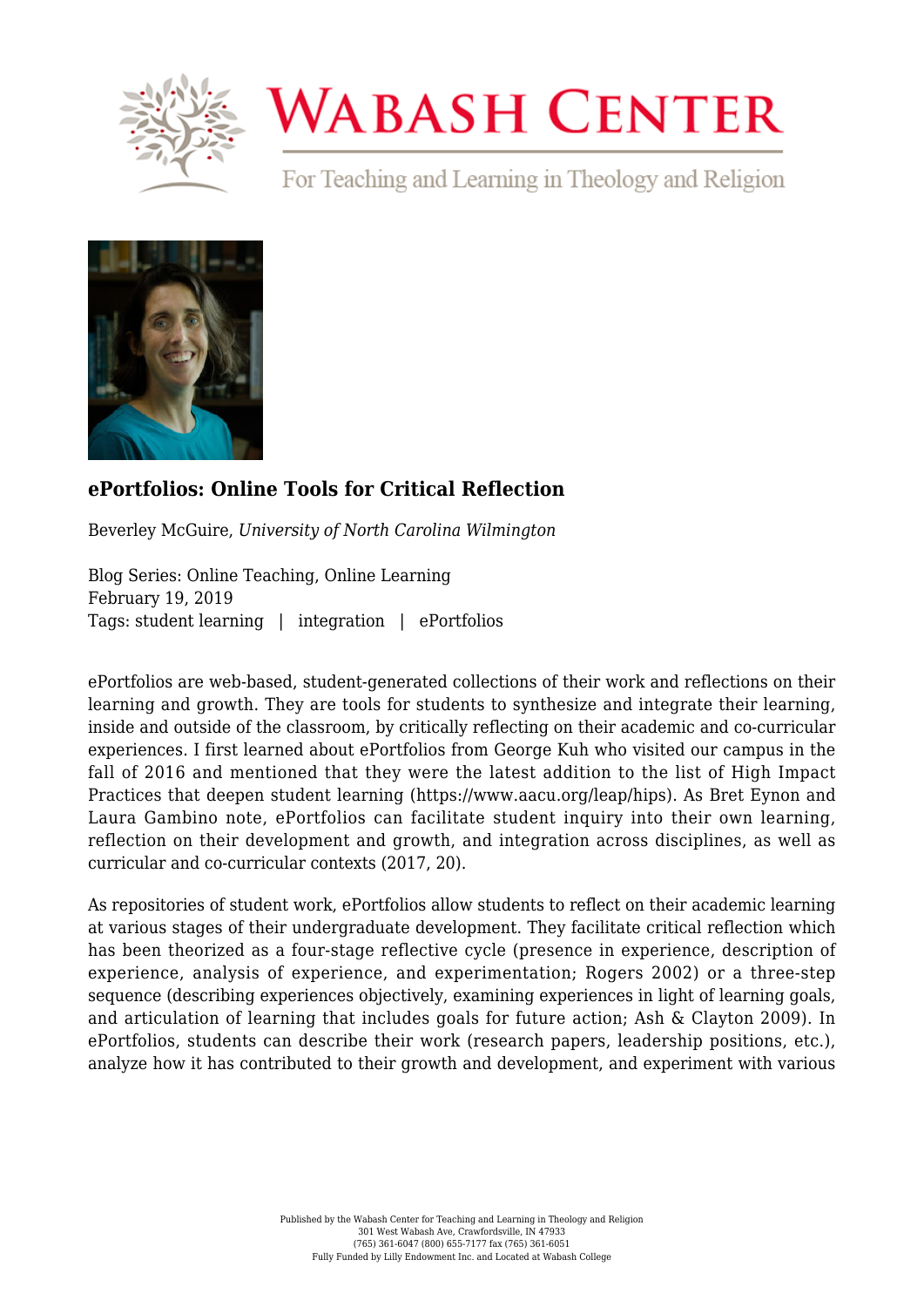future possibilities by tailoring their ePortfolios for different career paths and job opportunities.

I have used ePortfolios in several different courses: first year seminars, upper-level seminars, directed individual study, and capstone courses. ePortfolios allow seniors and recent graduates to showcase their work, and they have been shown to improve performance in job interviews because students can readily recall what they have done over the course of their undergraduate career and cite specific examples of their transferrable skills. In my capstone course, I had students create a type of ePortfolio that included pages about themselves, their signature work, their co-curricular activities, their resume, and their contact information. On their signature work page, I had them describe their capstone project for the general public and reflect on what they had learned in their program.

ePortfolios can be powerful for first year students as well. Some institutions, such as Indiana University-Purdue University Indianapolis (IUPUI) include ePortfolios within their first-yearexperience programs. They have students create ePersonal Development Plans (ePDP) that enable students to increase awareness of themselves and others, set self-concordant goals, develop hope, and shape education and career plans [\(https://eportfolio.iupui.edu/\)](https://eportfolio.iupui.edu/). When students create ePortfolios in their first year, they can build on it over time, reflect on what they have learned at various points in their undergraduate career, and chart different pathways when their personal and professional goals change. They can generate robust repositories of what they have learned in their academic and co-curricular experiences.

Not unexpectedly, the ePortfolios from my first year seminar were less developed than my capstone course. First year students, navigating new terrain and trying to get their bearings, reflected on what they did in high school and what they hoped to pursue in college. Some had clearly defined goals and career aspirations, while others were uncertain and open to various trajectories. But I think the ePortfolio served two important purposes: first, it clearly demarcated their new identity as a college student, and second, it allowed them to reflect on what they wanted to get out of their college experience in a private forum.

Although most free ePortfolios–such as Weebly, Wix, and Wordpress–are public, subscription ePortfolio platforms such as Digication, Pebble Pad, and Taskstream allow students to keep their ePortfolios completely private, share with particular individuals (such as their instructors or classmates), share it within their university, or make it publicly accessible. Many students find such privacy to be novel. When I asked my first-year students if they kept journals or did any reflective writing, I was surprised when only one student raised her hand. The rest said that they used social media such as Facebook, Instagram, or Finsta (a hidden Instagram shared among friends). Instead of engaging in private reflection, they were posting and performing on public or semi-public websites. As a result, many found ePortfolios to be unfamiliar territory, because there was no clearly defined audience, with the exception of myself, who would check to make sure that they were completing their pages, awarding all or no credit.

For upper-level seminars and directed individual studies, I have had students create ePortfolios